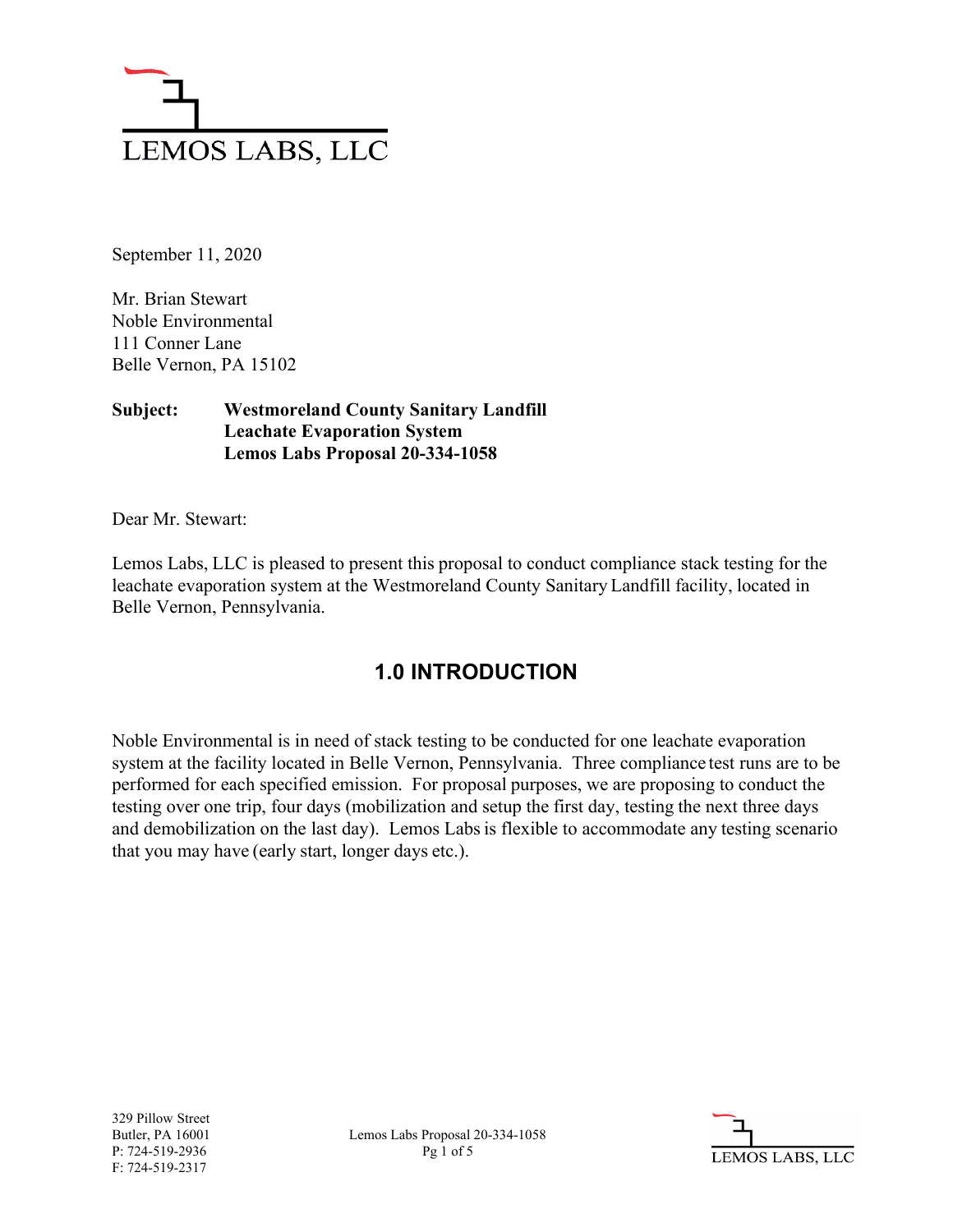# **2.0 SCOPE OF WORK**

#### **2.1 PROJECT PLANNING**

Lemos Labs' Project Manager will contact Noble Environmental before sampling begins to accomplish the following:

- 1. Establish lines of communication;
- 2. Discuss the project scope and objectives to ensure Noble Environmental and Lemos Labs are in agreement;
- 3. Prepare a Test Protocol (and revisions, if needed) for submission to the PADEP; and
- 4. Ensure that requirements for sampling have been or will be completed by the scheduled testing date.

#### **2.2 FIELD SAMPLING**

Lemos Labs will provide the necessary personnel for one trip, (one trip: four days) to complete the required testing. The first day will be dedicated to mobilization to the site and setting up the sampling equipment for the testing (up to 3 hrs on site). The full days will be dedicated to collecting three compliance sampling runs for each emission and demobilization from the site (up to 35 hrs on site over 3 days). Test plan: Day 1: Setup; Day 2: CO, NOx,  $SO_2$ , Cadmium, Mercury, Nickel, Chromium, Arsenic, Lead and VE; Day 3: HCl, Particulate and one PCDDs/PCDFs run; Day 4: remaining two PCDDs/PCDFs runs.

The sample runs will follow the principles of reference methodology to determine the following:

PM HCl  $O<sub>2</sub>$  $CO<sub>2</sub>$  $SO<sub>2</sub>$ NOx CO VE

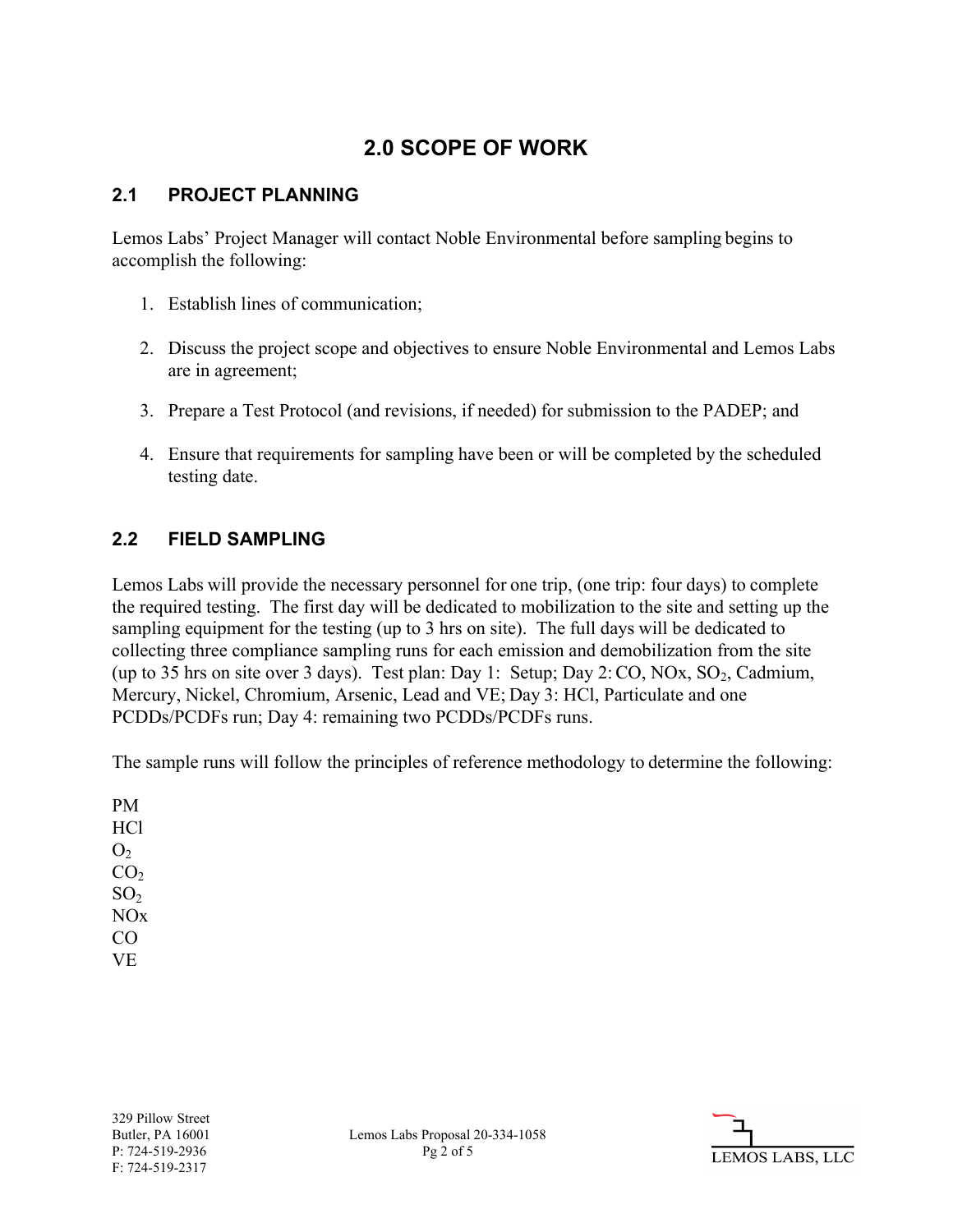Chromium Arsenic Nickel Cadmium **Mercury** Lead

PCDDs/PCDFs

The following test methods will be used:

EPA Method 1 - Sample and velocity traverses for stationary sources,

- EPA Method 2 Determination of stack gas velocity and volumetric flow rate (Type S pitot tube),
- EPA Method 3A Determination of Oxygen and Carbon Dioxide concentrations in emissions from stationary sources,
- EPA Method 4 Determination of moisture content in stack gases,

EPA Method 5 - Determination of particulate matter emissions from stationary sources,

EPA Method 6C - Determination of Sulfur Dioxide Emissions from stationary sources (Instrumental Analyzer Procedure),

EPA Method 7E - Determination of Nitrogen Oxides emissions from stationary sources,

EPA Method 9 – Visual Determination of the Opacity of emissions from stationary sources,

EPA Method 10 - Determination of Carbon Monoxide emissions from stationary sources,

- EPA Method 22 Visual Determination of Fugitive Emission,
- EPA Method 23 Determination of Polychlorinated dibenzo-p-dioxins and polychlorinated dibenzofurans from station sources,

EPA Method 26A - Determination of Hydrogen Halide and Halogen emissions from stationary sources isokinetic method, and

EPA Method 29 - Determination of metal emissions from stationary sources.